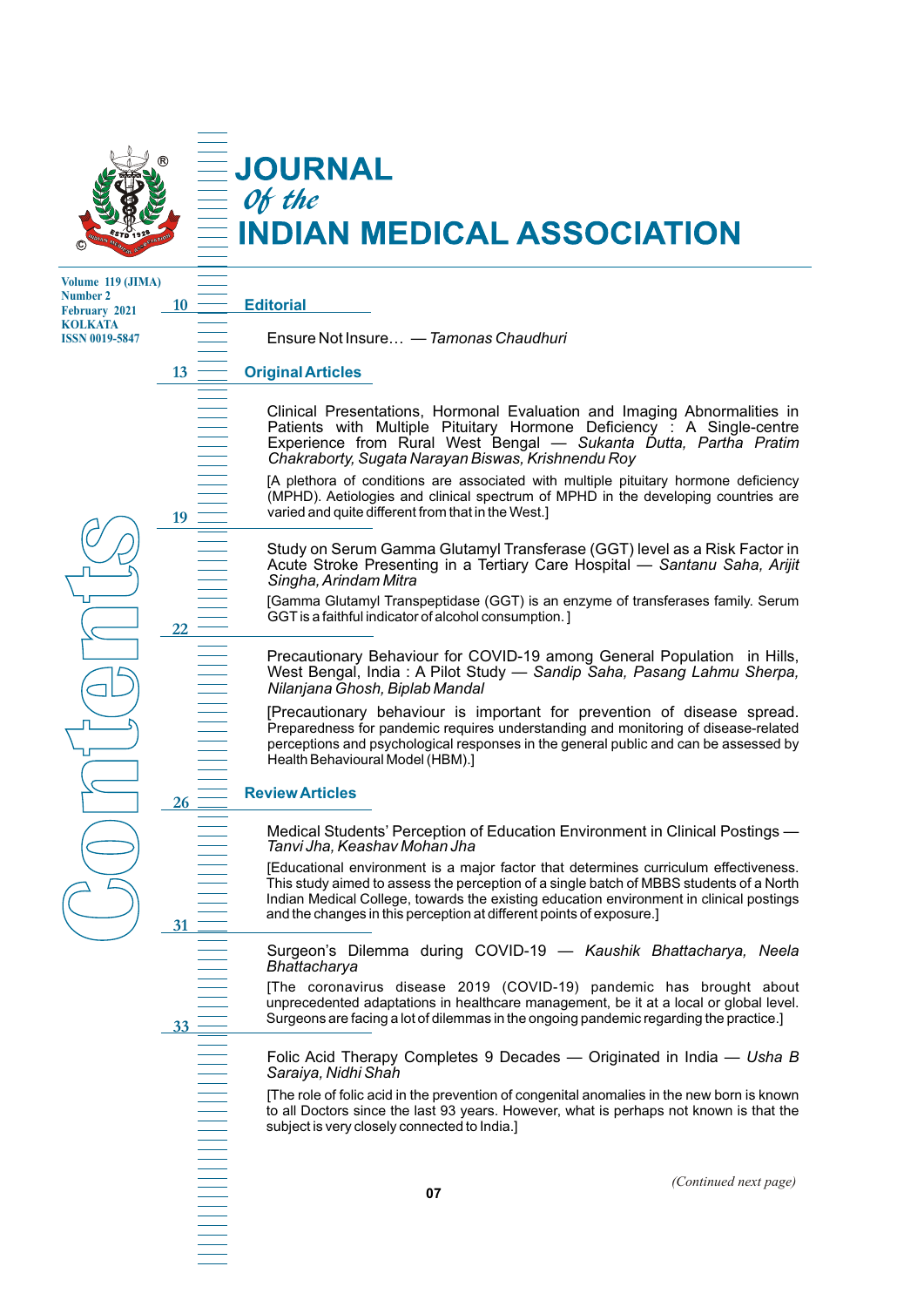

## **JOURNAL** Of the **NDIAN MEDICAL ASSOCIATION**

**Volume 119 (JIMA) Number 2 February 2021 KOLKATA ISSN 0019-5847**

**C**

**o**

**n** 

**t**<br>The discrete discrete discrete discrete discrete discrete discrete discrete discrete discrete discrete discret<br>Separate discrete discrete discrete discrete discrete discrete discrete discrete discrete discrete discrete

**e**

**n** 

**t**<br> **t** 

**41**

**36**

**43**

**46**

**50**

**s**

Turbulent Time in Healthcare and Tide-less Trends in Leadership — Let us Create a Small Ripple — *Kausik Ray, Samantha Greenhouse*

[Healthcare sector is an ever-evolving area which has been challenged heavily with unprecedented crisis recently. The leaders have to change their stance and shuffle their policies to adapt with the changing circumstances for immediate crisis-management and safeguarding the future from unforeseen catastrophe. ]

#### **39 Case Reports**

Non-traumatic Cardiac Tamponade : Two Autopsy Case Reports — *Sujan Kumar Mohanty, Virendra Kumar, Jaffar Hussain AP, V Bhuvan*

[Cardiac tamponade due to free cardiac wall rupture is a medical emergency with almost 100% mortality. Sudden death can occur in a patient after myocardial infarction due to rupture of myocardium.]

Hypertrophic Tuberculosis of Vulva — An Unusual Case Report —

*J B Sharma, S Gupta, Alka Kriplani, Sudheer Arava, Swati Tomar*

[Vulval tuberculosis is a rare form of female genital tuberculosis causing less than 1.1% of genital tuberculosis cases. It can manifest as hypertrophic lesion or ulcerative lesion and may simulate vulval cancer necessitating vulval biopsy and histopathological examination to confirm the disease.]

## **Voice of Expert**

Residency Programs in India — An Appraisal — *Santhosh John Abraham*

#### **45 Pictorial CME**

Management of Diabetic Foot Ulcer — *Ghanshyam Goyal, Rekha Srivastav, Shammi Kapoo*

#### **Case Discussion in Medicine**

Approach to a case of Pyrexia of Unknown Origin (PUO) — *Uttam Biswas, Pallavi Mahato, Milan Chakraborty*

[Fever is one the most common presenting symptoms in our daily practice both in OPD or IPD but sometimes it becomes the diagnostic challenge for most clinicians with differentials running in hundreds. Pyrexia of Unknown Origin (PUO) reserved for those febrile illness in which no diagnosis could be reached in spite of extensive investigations.]

#### **Special Correspondence**

Cancer Awareness — The Basics —*Arnab Gupta*